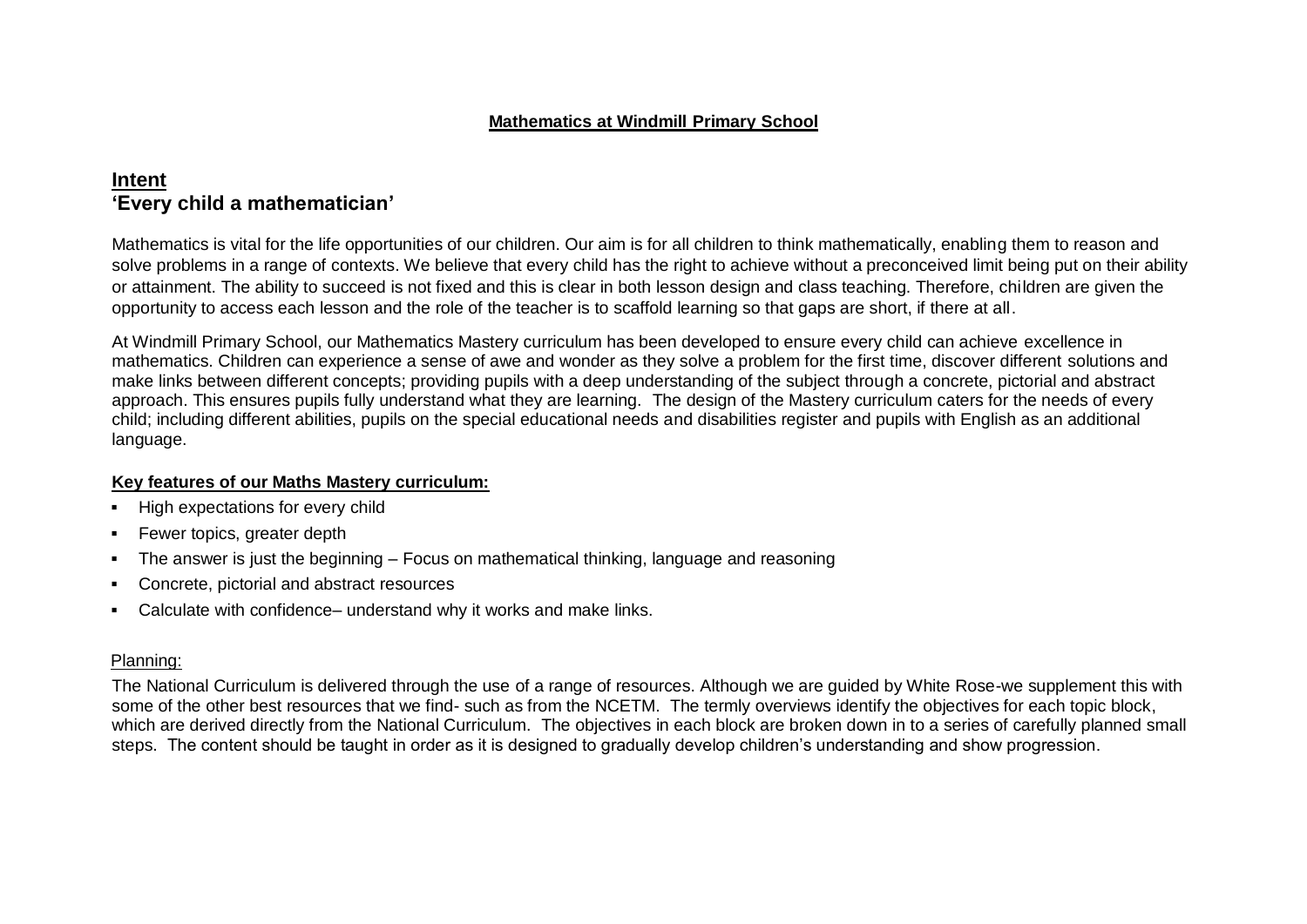## **How lessons are taught? Implementation**

### There are aspects of mathematics teaching which will be seen in every classroom at Windmill:

### Lesson starters:

KS1: The lesson should start with a number song, or an activity related to our school created 'counting and multiplication scheme. This scheme focuses on developing the fluency of number and addition facts, counting, doubling and use of near doubles. The teacher uses their AFL to decide which activity to select.

KS2: The lesson should start with either a timetable dance/ song, or an activity from our School created 'counting and multiplication document. This not only focuses on developing recall of multiplication facts, but counting forward and backwards from different two digit numbers- focusing on crossing boundaries such as 100, 1000, 10 000, 100 000- depending on the year group.

Following this, there should be a few questions related to key arithmetic skills. 'Fluent in 5' is often the preferred resource for this. This is an important part of the lesson, to ensure the children regularly re-visit the key arithmetic skills – which therefore helps them develop their fluency, confidence- including a feeling of success, and for any children who may not be secure- they are provided with the chance to see the concept modelled regularly.

In some class, you may also see a Rapid Reasoning question after this. This is to help develop exposure to reasoning questions, provide an opportunity to discuss key mathematical vocabulary and re-visit previously taught concepts from a range of year groups, while identifying the teacher to any 'gaps,' – which will then feed in to their future planning.

Fluent in 5 and Rapid Reasoning were included into lessons as concept of 'revisiting previous content/ skills' is based on looking into research on the brain and research demonstrating the massive benefits of 'spaced practice.'

### During the main lesson:

- A ping-pong approach is used- where children are presented with the opportunity to work on a problem and have chance to feedback their strategies and methods, allowing the teacher to pick up and misconceptions, re-model if needed and provide further questions to reinforce/ embed the learning.
- During this ping-pong approach, children work in mixed attainment pairings for part of the lesson and talk and explanation are encouraged. To encourage the development of language, STEM sentences are used regularly.
- Children will often have access to multiple representations and use concrete, pictorial and abstract representations alongside each other, where possible, to develop deep understanding of concepts and methods.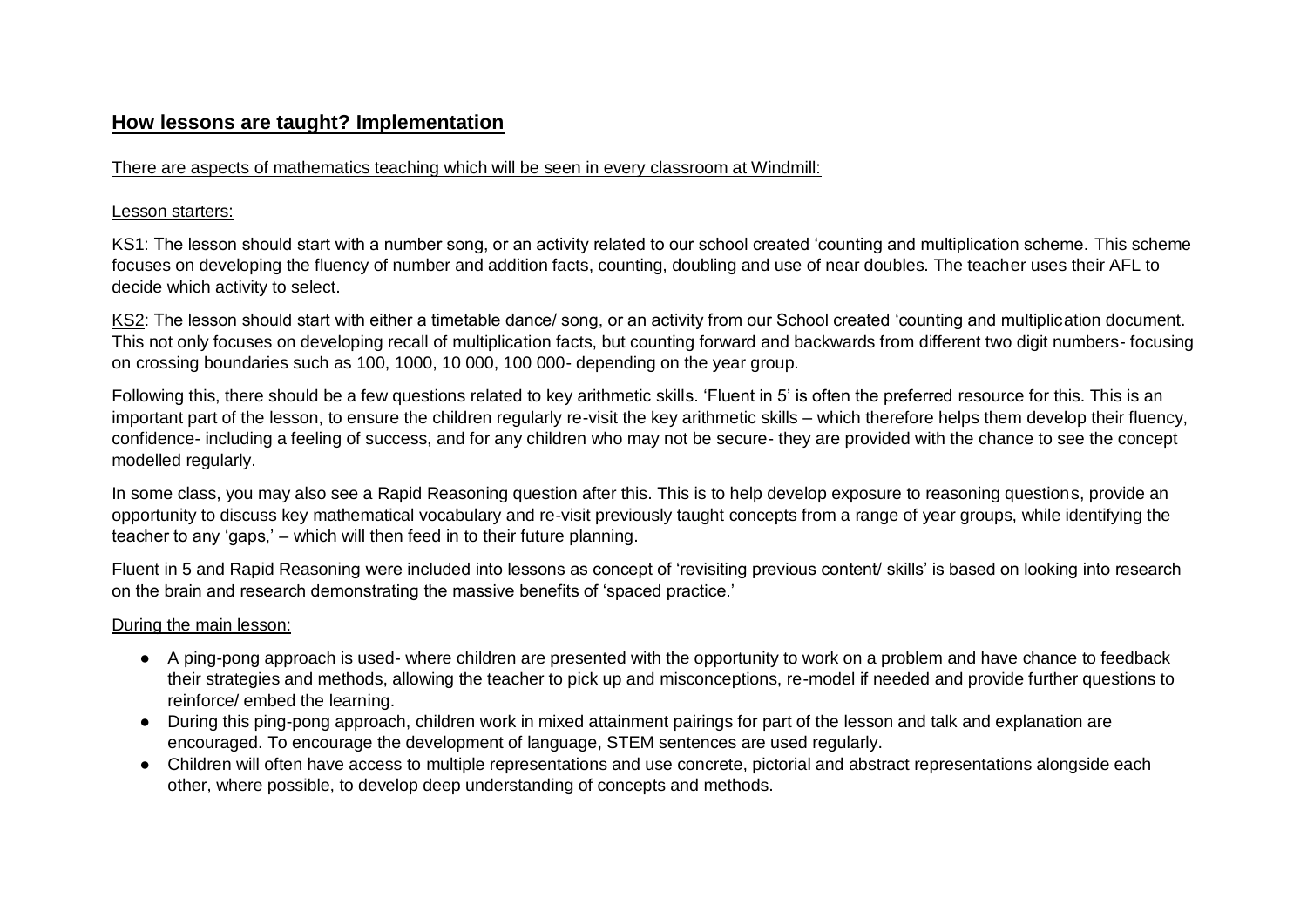- After this Ping Pong approach, children are often provided with a chance to work independently to enable them to apply and re-inforce their learning
- Adults use skilful questioning to reveal, probe and address misconceptions
- Children who grasp concepts rapidly are challenged through rich and sophisticated problems
- Scaffolding is provided for children when required
- Ping-pong may take up a larger part of the lesson than previously 'traditional inputs.'
- The independent work will often be marked together as a class, with the children using green pen, enabling the teacher to re-address any misconceptions, reinforce the key learning points and have the information instantly available to decide which children need selecting for 'same day intervention.'

### End of the lesson:

- Don Nao Jin/ Problems solving questions are used to get the children to really think and apply their learning.
- This time may also be used to reflect on the learning of the day.

\*Key note: the vast majority of children attempt to access each lesson as a class. Teachers and teaching assistants will use their judgement to determine whether or not children will remain in the whole class teaching or spend part of the lesson working on personalised learning.

\*Due to small steps and lesson design, it enables roughly 10mins for the lesson starter, and 45 mins on the new small-step teaching.

#### Here is an example of the planning check list teachers have been provided with:

| Maths lesson planning checklist                                                                               | Yes/No |
|---------------------------------------------------------------------------------------------------------------|--------|
| When planning the lesson, have I thought about the small step approach?                                       |        |
|                                                                                                               |        |
| Starter: Does my lesson start with a x table dance/ number fluency song? Or have I included work from         |        |
| the school counting starter.                                                                                  |        |
| Starter: Have I included 3/4 arithmetic questions, based on fluent in 5? Children can choose the order they   |        |
| attempt the questions in/tailored it to the needs of the class.                                               |        |
| Starter: In KS2 have I included a 'rapid reasoning problem' solving question? This leads to a discussion of   |        |
| language and recap of previously covered content, relating to work on the brain. Or shall I do it outside the |        |
| Maths lesson?                                                                                                 |        |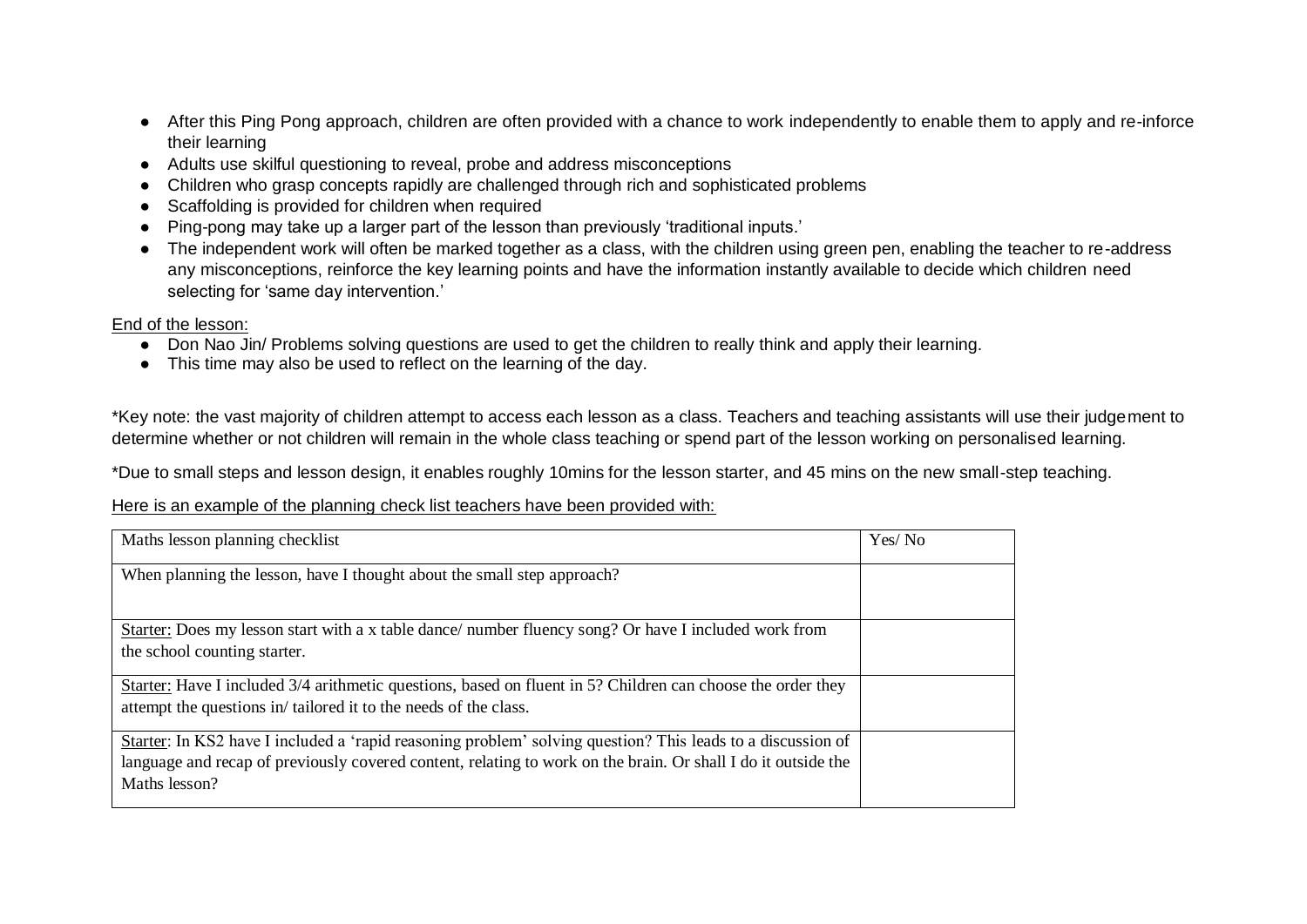| Main teaching: Are the children working in mixed attainment pairings during the teaching/ guided         |  |
|----------------------------------------------------------------------------------------------------------|--|
|                                                                                                          |  |
| practice?                                                                                                |  |
|                                                                                                          |  |
| Are Stem sentences being used and the children encouraged to answer in full sentences?                   |  |
|                                                                                                          |  |
|                                                                                                          |  |
|                                                                                                          |  |
| Am I using a 'ping-pong approach?' – having the children feedback responses after attempting a question, |  |
| uncovering misconceptions, addressing these, and then continuing to move the learning forwards.          |  |
|                                                                                                          |  |
| The lesson has been planned with the aim of helping all children achieve and meet the requited           |  |
|                                                                                                          |  |
| expectations- as opposed to using the chilli challenge.                                                  |  |
|                                                                                                          |  |
| Have I included a Don N Jin? / A harder problem solving question at the end of the lesson?               |  |
|                                                                                                          |  |
|                                                                                                          |  |
| Have I got and am I using the Maths working wall to support learning, that includes the following areas: |  |
|                                                                                                          |  |
| concrete, pictorial, stem sentences, key vocabulary, amazing mistakes Don Nau Jin                        |  |
|                                                                                                          |  |
|                                                                                                          |  |
| Is same day intervention/assembly being used to pick up children who have not achieved, before the next  |  |
|                                                                                                          |  |
| lesson?                                                                                                  |  |
|                                                                                                          |  |

# **Impact**

- All children will have a greater conceptual understanding of number and calculation. They will be able to visualise and generalise more readily due to a more in-depth understanding.
- All children will be fully supported through accessing concrete equipment and use of visual models to support understanding.
- All children will be challenged through exposure to unfamiliar problems, development of reasoning skills and by exploring multiple ways to manipulate numbers and solve problems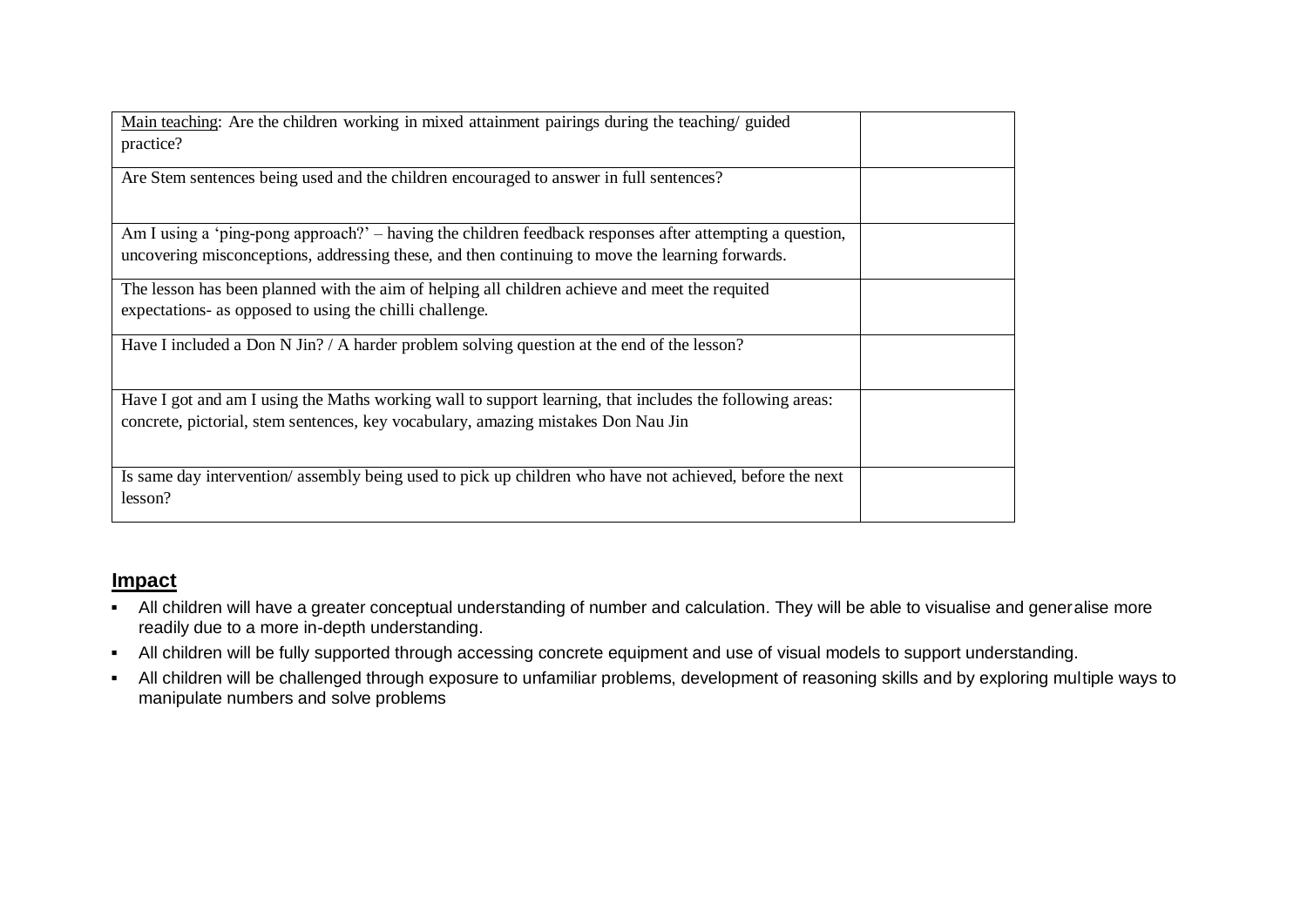Assessment timetable: Alongside formative assessment, that is used daily, we also carry out summative testing once a term. Below is the summative assessment timetable. These are used to help identify gaps and inform next steps in planning and interventions.

|                   | Autumn Term                                                     | <b>Spring Term</b>                                       | <b>Summer Term</b>                                      |
|-------------------|-----------------------------------------------------------------|----------------------------------------------------------|---------------------------------------------------------|
| <b>EYFS</b>       | <b>Reception Baseline</b>                                       | Teacher Assessment.                                      | <b>Teacher Assessment</b><br>VS ELG                     |
| Year 1            | Teacher assessment.                                             | <b>NFER</b><br>Paper 1 and Paper 2                       | NFER Paper 1 and<br>Paper 2.                            |
| Year 2            | <b>NFER Autumn</b><br>arithmetic and<br><b>Autumn Reasoning</b> | <b>NFER Spring</b><br>arithmetic and Spring<br>Reasoning | End of KS1 SATS                                         |
| Year <sub>3</sub> | <b>NFER Autumn</b><br>arithmetic, Test 1 and<br>Test 2.         | <b>NFER Spring</b><br>arithmetic, Test 1 and<br>Test 2.  | <b>NFER Summer</b><br>arithmetic, Test 1 and<br>Test 2. |
| Year 4            | <b>NFER Autumn</b><br>arithmetic, Test 1 and<br>Test 2.         | <b>NFER Spring</b><br>arithmetic, Test 1 and<br>Test 2.  | <b>NFER Spring</b><br>arithmetic, Test 1 and<br>Test 2. |
| Year 5            | <b>NFER Autumn</b><br>arithmetic, Test 1 and<br>Test 2.         | <b>NFER Spring</b><br>arithmetic, Test 1 and<br>Test 2.  | <b>NFER Spring</b><br>arithmetic, Test 1 and<br>Test 2. |
| Year <sub>6</sub> | 2018 SATS                                                       | 2019 SATS test                                           | <b>SATS</b>                                             |

- Tests are to only be used once. Data carries over from the previous term- so please do not use the same autumn test for a baseline and then re-do the same test later in the term.
- Teachers will record the standardised score on insight.
- For children working significantly below, the Sandwell Test will be used to monitor progress.